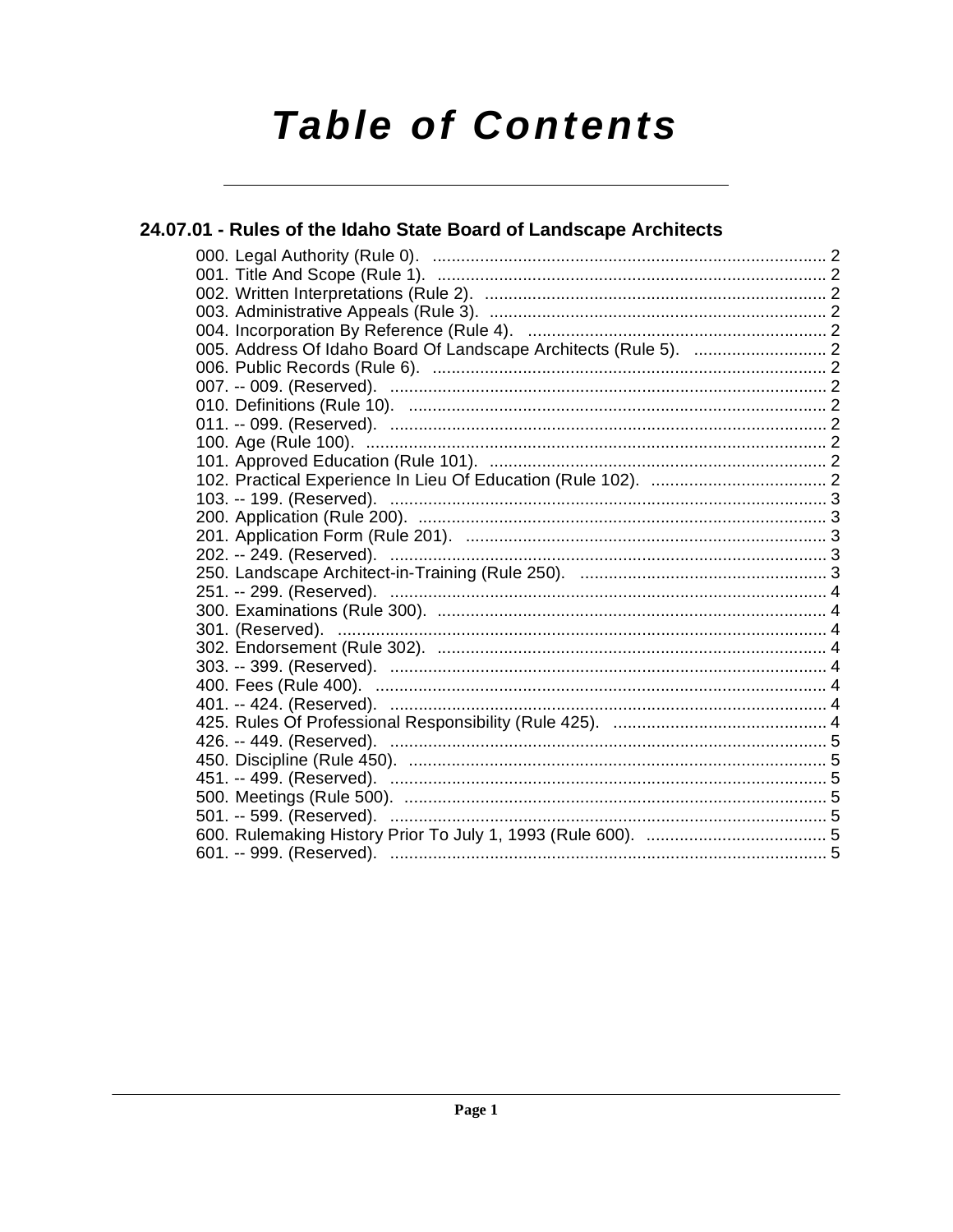#### **IDAPA 24 TITLE 07 CHAPTER 01**

#### <span id="page-1-0"></span>**24.07.01 - RULES OF THE IDAHO STATE BOARD OF LANDSCAPE ARCHITECTS**

#### <span id="page-1-1"></span>**000. LEGAL AUTHORITY (RULE 0).**

In accordance with Section 54-3003, Idaho Code, the Idaho State Board of Landscape Architects shall promulgate rules which implement the provisions of Chapter 30, Title 54, Idaho Code. (7-1-93)

#### <span id="page-1-2"></span>**001. TITLE AND SCOPE (RULE 1).**

These rules shall be cited as IDAPA 24.07.01, "Rules of the Idaho State Board of Landscape Architects". (11-25-94)

#### <span id="page-1-3"></span>**002. WRITTEN INTERPRETATIONS (RULE 2).**

The board may have written statements which pertain to the interpretation of the rules of this chapter. Such interpretations, if any, are available for public inspection and copying at cost in the main office of the Bureau of Occupational Licenses. (3-20-04) Occupational Licenses.

#### <span id="page-1-4"></span>**003. ADMINISTRATIVE APPEALS (RULE 3).**

Administrative appeals shall be governed by the Administrative Procedure Act, Title 67, Chapter 52, Idaho Code.

(3-20-04)

#### <span id="page-1-5"></span>**004. INCORPORATION BY REFERENCE (RULE 4).**

The document titled the Council of Landscape Architectural Registration Boards (CLARB) Model Rules of Professional Conduct as amended September 2002, referenced in Subsection 425, is herein incorporated by reference. (3-20-04)

#### <span id="page-1-6"></span>**005. ADDRESS OF IDAHO BOARD OF LANDSCAPE ARCHITECTS (RULE 5).**

[The office of the Board of Landscape Architects is located within the Bureau of Occupational Licenses, Owyhee](mailto:lar@ibol.state.id.us) Plaza, 1109 Main Street, Suite 220, Boise, Idaho 83702-5642. The phone number of the Board is (208) 334-3233. The Board's FAX number is (208) 334-3945. The Board's e-mail address is lar@ibol.state.id.us. The Board's official web [site is at](mailto:lar@ibol.state.id.us) [https://www.ibol.idaho.gov/lar.htm. \(3-24-05\)](https://www.ibol.idaho.gov/lar.htm)

#### <span id="page-1-7"></span>**006. PUBLIC RECORDS (RULE 6).**

The records associated with the Board of Landscape Architects are subject to the provisions of the Idaho Public<br>Records Act. Title 9. Chapter 3. Idaho Code. (3-20-04) Records Act. Title 9, Chapter 3, Idaho Code.

#### <span id="page-1-8"></span>**007. -- 009. (RESERVED).**

#### <span id="page-1-16"></span><span id="page-1-9"></span>**010. DEFINITIONS (RULE 10).**

|       | <b>Board</b> . The Idaho State Board of Landscape Architects, as prescribed in Section 54-3001(c), Idaho |
|-------|----------------------------------------------------------------------------------------------------------|
| Code. | $(7-1-93)$                                                                                               |

**02. Bureau**. The Bureau of Occupational Licenses as prescribed in Sections 54-3003 and 67-2602, Idaho Code. (3-20-04)

#### <span id="page-1-10"></span>**011. -- 099. (RESERVED).**

#### <span id="page-1-14"></span><span id="page-1-11"></span>**100. AGE (RULE 100).**

Minimum age -- eighteen (18) years. (7-1-93)

#### <span id="page-1-15"></span><span id="page-1-12"></span>**101. APPROVED EDUCATION (RULE 101).**

An approved college or school of landscape architecture shall have a landscape architecture program accredited by the American Society of Landscape Architects, or shall substantially meet the accrediting standards of the ASLA as may be determined by the Board. (3-20-04)

#### <span id="page-1-17"></span><span id="page-1-13"></span>**102. PRACTICAL EXPERIENCE IN LIEU OF EDUCATION (RULE 102).**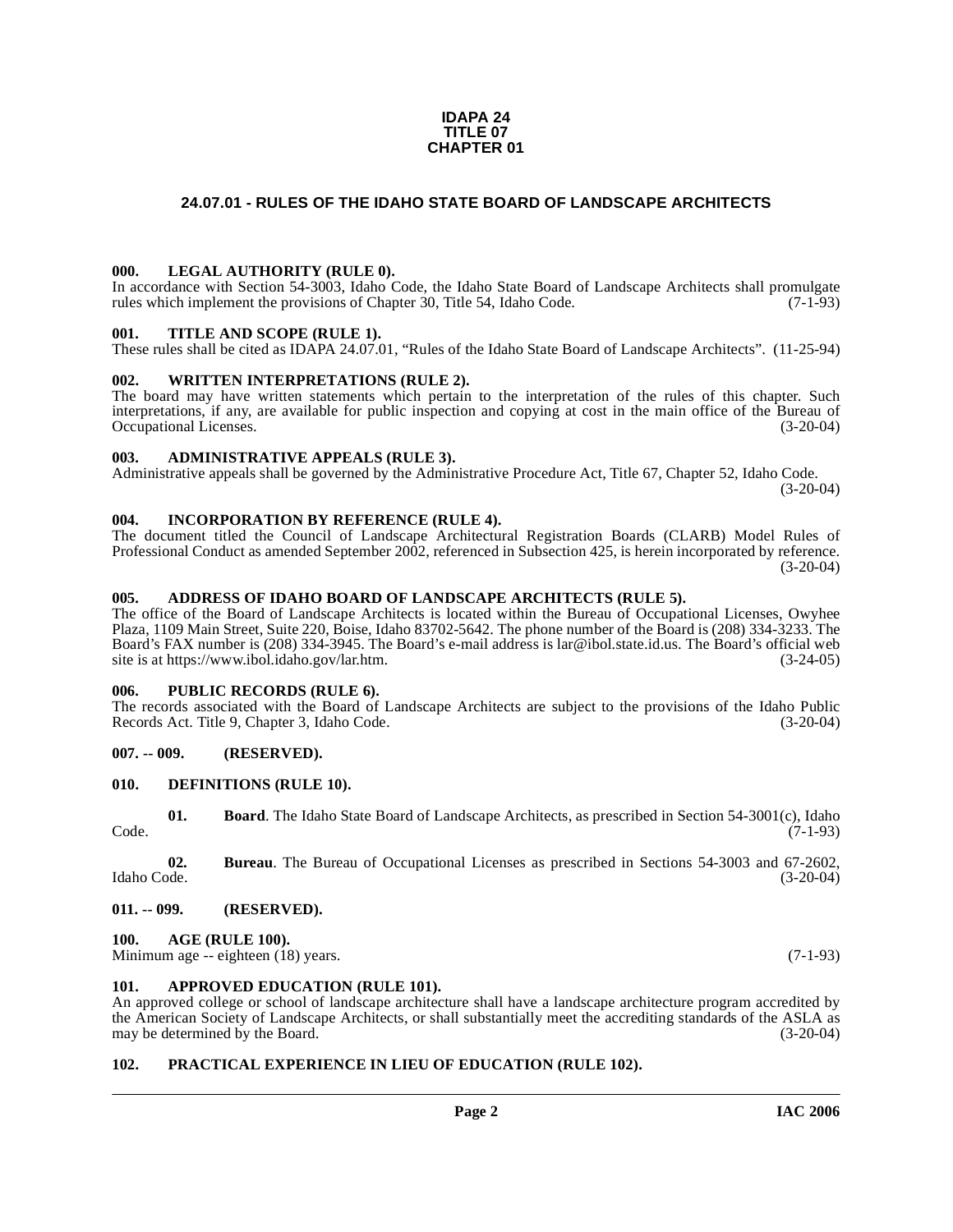An applicant shall document at least eight (8) years of actual practical experience in landscape architecture in lieu of graduation from an approved college or school of landscape architecture. Such experience shall establish the applicant's education in those subjects and areas contained in the curriculum of an approved college or school of landscape architecture. No less than fifty percent (50%) of such practical experience shall be under the supervision of a licensed landscape architect. (3-20-04)

#### <span id="page-2-0"></span>**103. -- 199. (RESERVED).**

#### <span id="page-2-5"></span><span id="page-2-1"></span>**200. APPLICATION (RULE 200).**

Each applicant for licensure shall submit a complete application together with the required fees to the Board. An application shall be made on the uniform application form adopted by the Board and furnished to the applicant by the Bureau. An application shall not be reviewed by the Board until all required information is furnished and the required fees paid. (3-20-04)  $f$ ees paid.  $(3-20-04)$ 

#### <span id="page-2-6"></span><span id="page-2-2"></span>**201. APPLICATION FORM (RULE 201).**

<span id="page-2-9"></span>**01. Reference Requirements**. Applicants are required to furnish the Board four (4) references two (2) must be currently licensed Idaho Landscape Architects. All references must be from competent individuals who are well acquainted with the applicant's character and professional ability. (3-20-04)

**02. Materials Submitted to Board**. All required applications, statements, fees and other documentation must be submitted to the Board in care of the Bureau of Occupational Licenses, and shall include:

(3-20-04)

- <span id="page-2-8"></span>**a.** A passport photograph taken within thirty (30) days of the date of application; (3-20-04)
- **b.** Documentation of being at least eighteen (18) years of age at the time of application; and (3-20-04)
- **c.** Either certification of graduation from an approved college or school of landscape architecture; or  $(3-20-04)$

**d.** Documentation of all actual landscape architectural or other applicable experience signed by the person under whose supervision the work was performed, giving kind and type of work done, together with dates of employment. (3-20-04)

**03. Deadlines**. To be considered by the Board, completed applications must be received by the Bureau at least thirty (30) days prior to the first day of the month in which the Board will meet. Applications for examination must be filed with the Bureau of Occupational Licenses by April 1 for the June examination, or October 1 for the December examination. (3-20-04)

#### <span id="page-2-3"></span>**202. -- 249. (RESERVED).**

#### <span id="page-2-7"></span><span id="page-2-4"></span>**250. LANDSCAPE ARCHITECT-IN-TRAINING (RULE 250).**

An individual may represent themselves as a landscape architect-in-training only under the following conditions: (3-20-04)

**01. Qualifications**. Any person who is at least eighteen (18) years of age and has graduated from an approved college or school of landscape architecture, or who documents at least eight (8) years of actual practical experience in landscape architecture approved by the board. (3-20-04) experience in landscape architecture approved by the board.

**02. Supervision**. Each landscape architect-in-training shall be employed by and work under the direct supervision of an Idaho licensed landscape architect. (3-20-04)

**03. Prohibitions**. A landscape architect-in-training shall not sign or seal any plan, specification, or other document, and shall not engage in the practice of landscape architecture except under the direct supervision of an Idaho licensed landscape architect. (3-20-04) an Idaho licensed landscape architect.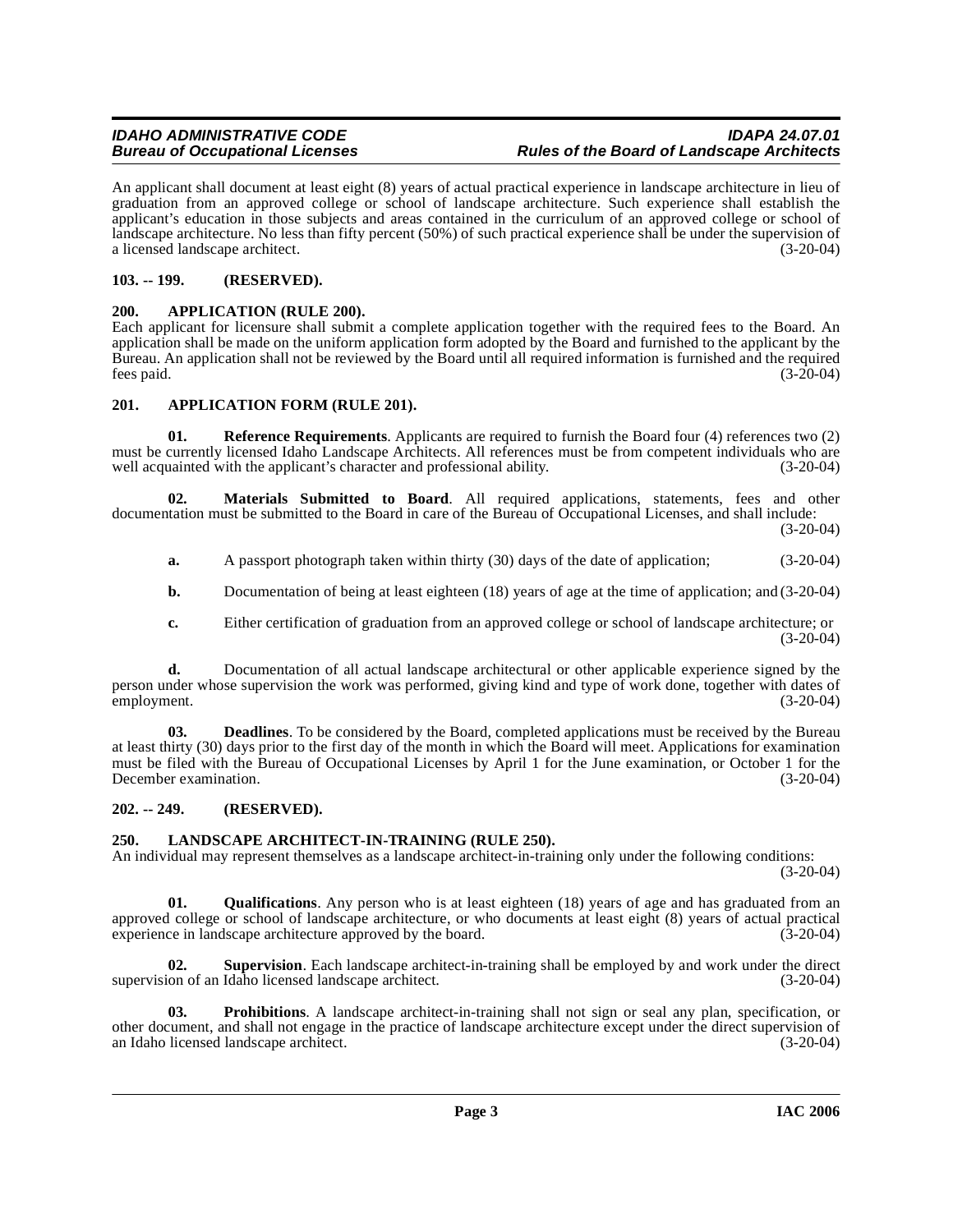**04. Registration**. Each landscape architect-in-training shall register with the Board on forms provided by the Bureau of Occupational Licenses that shall include the names and addresses of their employer, and supervisor.  $(3-20-04)$ 

#### <span id="page-3-0"></span>**251. -- 299. (RESERVED).**

#### <span id="page-3-10"></span><span id="page-3-1"></span>**300. EXAMINATIONS (RULE 300).**

The examination shall be that published by the Council of Landscape Architectural Registration Boards.<br>Examinations will be in the months of June and December. (3-20-04) Examinations will be in the months of June and December.

<span id="page-3-13"></span>**01. Minimum Passing Score**. The minimum passing score for each section of the examination shall be five percent (75%). (7-1-93) seventy-five percent (75%).

<span id="page-3-11"></span>**02. Failing a Section of Exam**. An applicant failing any section of the examination will be required to retake only that section failed. (7-1-93)

<span id="page-3-17"></span>**03. Required Forms**. Each applicant approved for examination must provide notice of intent to sit for examination on a form approved by the board. Notice of intent to sit for examination must be filed with the Bureau of Occupational Licenses by April 1 for the June examination, or October 1 for the December examination. (3-20-04)

**04. Reexamination**. Applicants applying for reexamination must file an application of intent to sit for examination by April 1 for the June examination, or October 1 for the December examination. The fees for reexamination shall be the same as those for examination and must accompany the application of intent to sit.

(3-20-04)

#### <span id="page-3-2"></span>**301. (RESERVED).**

#### <span id="page-3-3"></span>**302. ENDORSEMENT (RULE 302).**

The board may approve the registration and licensure of an applicant who holds a current license in another state and who has successfully passed the Landscape Architect Registration Examination as required by Section 300 or holds a current Council of Landscape Architectural Registration Boards certificate. (3-20-04) current Council of Landscape Architectural Registration Boards certificate.

#### <span id="page-3-4"></span>**303. -- 399. (RESERVED).**

#### <span id="page-3-12"></span><span id="page-3-5"></span>**400. FEES (RULE 400).**

Fees are not refundable, therefore, applications should not be filed unless the applicant can meet all requirements.

(7-1-93)

<span id="page-3-8"></span>**01. Application Fee**. Application Fee (Original-Reapplication-Endorsement) One hundred dollars (3-20-04)  $(3-20-04)$ 

<span id="page-3-9"></span>**02. Examination Fees**. Examination fees will be as established by the council of landscape architectural registration boards. (3-20-04)

**03. Original License and Annual License Fee**. Original license and annual license fee -- One hundred ive dollars (\$125). (3-24-05) twenty-five dollars  $(\$125)$ .

<span id="page-3-16"></span><span id="page-3-15"></span><span id="page-3-14"></span>**04.** Reinstatement Fee. Reinstatement fee -- Twenty-five dollars (\$25). (7-1-93)

**05. Processing Fee**. Applicants for examination must submit a twenty-five dollar (\$25) processing fee, with the examination fees and the application fee. (3-20-04) together with the examination fees and the application fee.

#### <span id="page-3-6"></span>**401. -- 424. (RESERVED).**

#### <span id="page-3-7"></span>**425. RULES OF PROFESSIONAL RESPONSIBILITY (RULE 425).**

<span id="page-3-18"></span>**01. Rules of Professional Responsibility**. The CLARB model rules of professional conduct as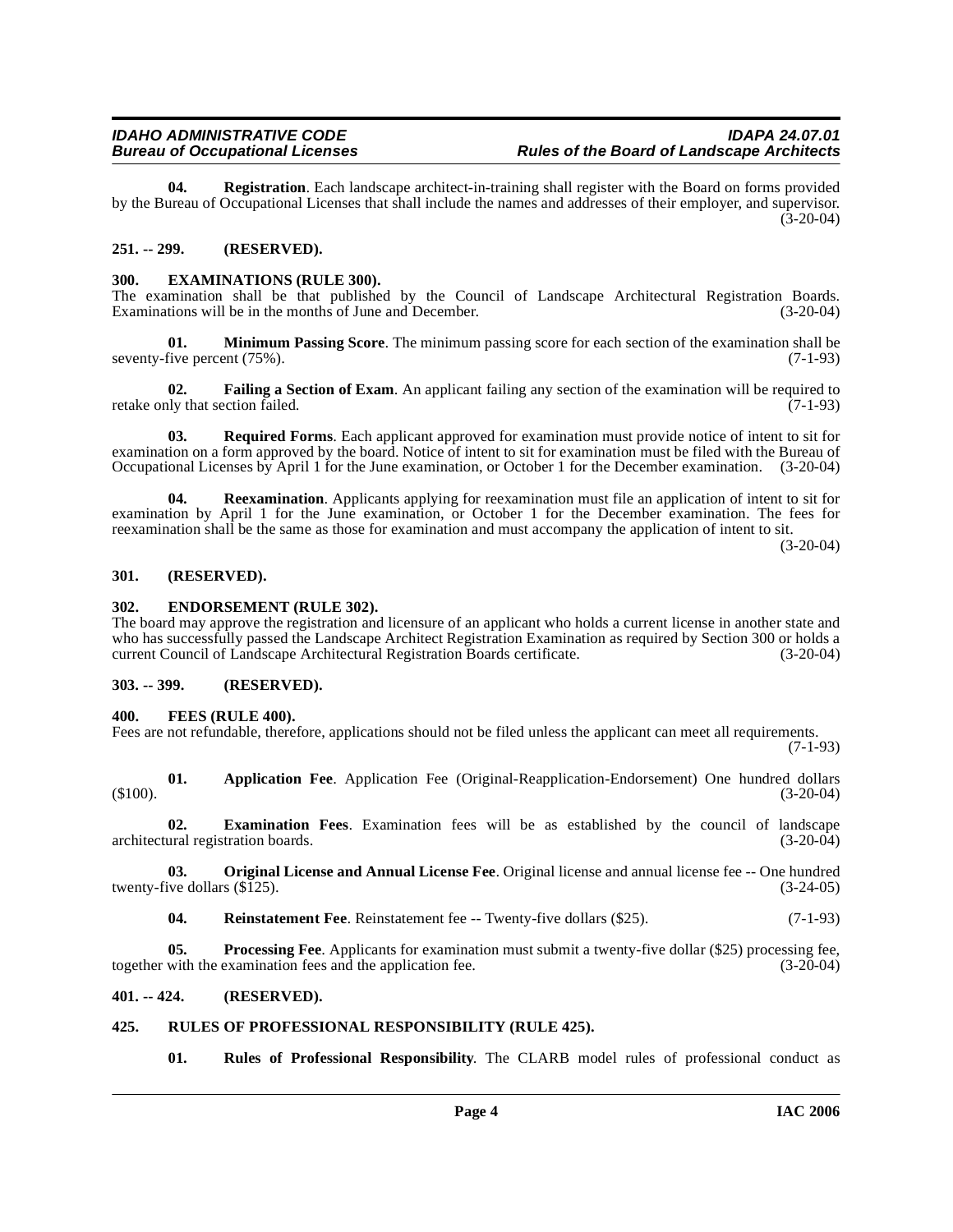amended September 2002 are hereby adopted as the Rules of Professional Responsibility for all Idaho licensed landscape architects.

**02. Violation of the Rules of Professional Responsibility**. The Board will take action against a licensee under Section 54-3004(5), Idaho Code, who is found in violation of the Rules of Professional Responsibility. (3-20-04)

#### <span id="page-4-0"></span>**426. -- 449. (RESERVED).**

#### <span id="page-4-8"></span><span id="page-4-1"></span>**450. DISCIPLINE (RULE 450).**

<span id="page-4-7"></span>**01.** Civil Fine. The Board may impose a civil fine not to exceed one thousand dollars (\$1,000) upon a d landscape architect for each violation of Section 54-3004. Idaho Code. (3-18-99) registered landscape architect for each violation of Section 54-3004, Idaho Code.

**02. Costs and Fees**. The Board may order a registered landscape architect to pay the costs and fees incurred by the Board in the investigation or prosecution of the licensee for violation of Section 54-3004, Idaho Code. (3-18-99)

#### <span id="page-4-2"></span>**451. -- 499. (RESERVED).**

#### <span id="page-4-9"></span><span id="page-4-3"></span>**500. MEETINGS (RULE 500).**

Board meetings will be held in April and October of each year and at such other times as the Board deems necessary.  $(3-20-04)$ 

#### <span id="page-4-4"></span>**501. -- 599. (RESERVED).**

<span id="page-4-5"></span>**600. RULEMAKING HISTORY PRIOR TO JULY 1, 1993 (RULE 600).** Re-adopt all existing Rules, to be effective August 18, 1992. (7-1-93)

<span id="page-4-6"></span>**601. -- 999. (RESERVED).**